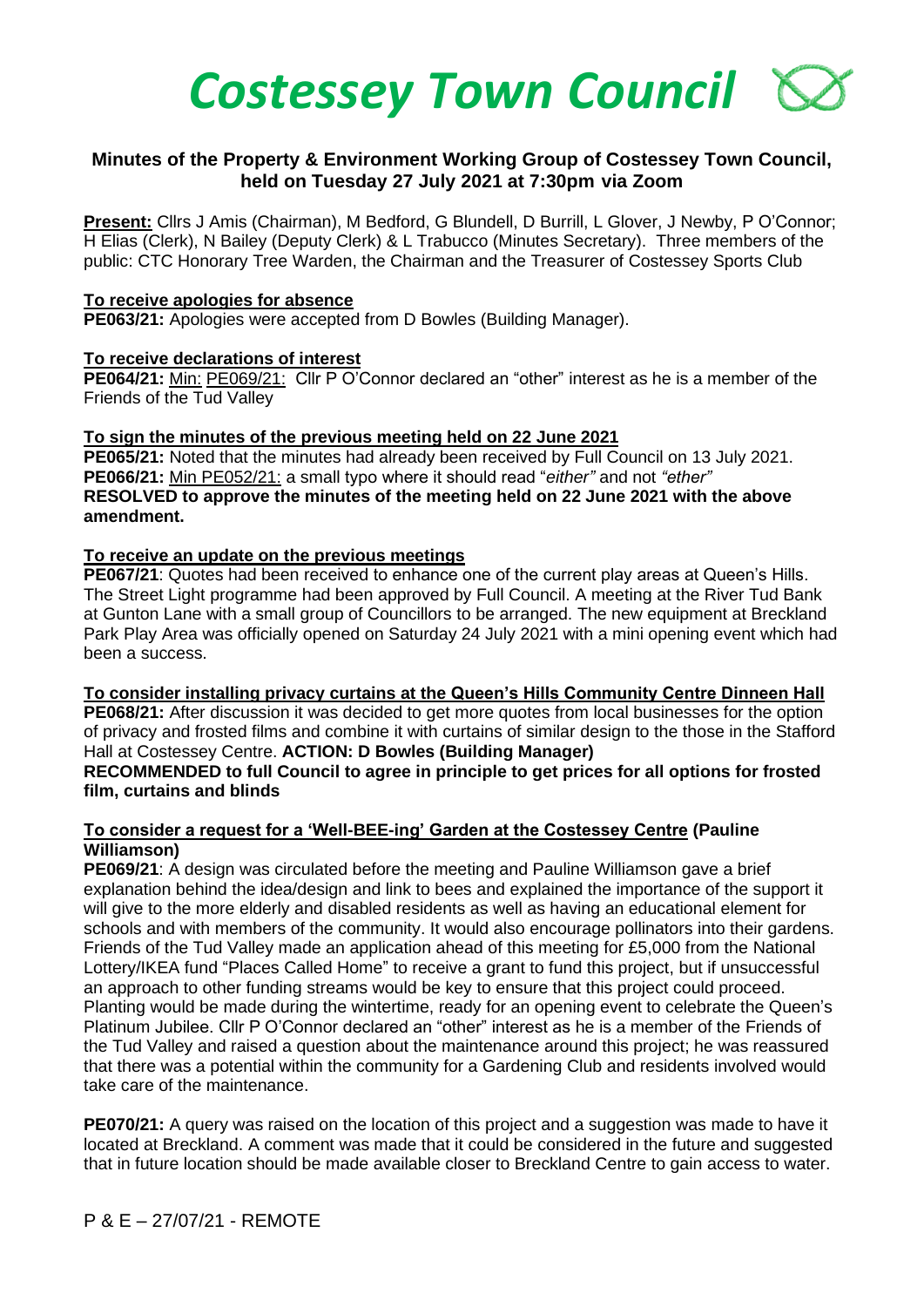**PE071/21:** It was suggested that if the grant from the National Lottery/IKEA fund Places Called Home was unsuccessful there might be way of funds available for the Queen's Platinum Jubilee **RECOMMENDED to full Council to support a 'Well-BEE-ing' Garden at the Costessey Centre**

# **To consider installing an outdoor tap at the Costessey Centre (Pauline Williamson)**

**PE072/21:** The Head Groundsman had informed that a lockable box could be installed at the back of the centre from the gent's toilet water supply. A suggestion was made to allow key access to volunteers when at the Costessey Centre and to add an override inside of the building to allow it to be shut off during the winter months. After discussion it was decided to install the tap and a lockable metal box to hold the hose. **ACTION: Deputy Clerk, Ground Headsman**

# **RECOMMENDED to full Council that an outdoor tap and lockable box be installed at the Costessey Centre**

# **To agree new location for a piece of play equipment at Longwater and consider replacement swings**

**PE073/21:** Cadent the pipeline and gas company supervised CTC in removing two pieces of play equipment, a yellow tub and a wooden set of swings, as the pipeline goes underneath both. They had taken two days to clear and remove the equipment and advised that the replacement of the play equipment would have to be clear of the pipeline. The wooden swings equipment would have to be removed completely as it has been condemned as too old and no longer safe and a like for like replacement should be bought. The surfacing under the existing equipment had been recessed under the grass. After discussion it was agreed that a small group of Councillors could meet onsite to identify and mark the location where to relocate the yellow tub and eventually a new set of swings to replace the old wooden ones. The option of buying a tango swing which had been a success with local residents in the past was suggested. **ACTION: Deputy Clerk to arrange for a small group of Councillors to meet onsite and identify and mark the location of both items of play equipment, and to seek quote/options of buying a tango swing**

# **To review the Breckland/Longwater Pitch Hire Agreement**

**PE074/21:** After much discussion **RESOLVED to take this item above the line.**

A brief update was given to explain the recent request from Costessey Sports Club (football) to extend the Pitch Hire Agreement to start one week before 1 September 2021 and one week after 30 April to accommodate their football season.

**PE075/21:** The Chairman of Costessey Sports Club joined the meeting at 8.11pm

**PE076/21:** A query was raised regarding the availability of the pitch grounds around the football season which usually runs from August through to May and an explanation was given about the seeding which would have an impact from a practical and operational point of view as it can only be done in a small window of time. The advice of the Head Groundsman based on experience of the ground conditions was access to the grounds should be made available September to April. A comment was made subject to other circumstances an allowable margin could be allowed a week earlier then 1 September 2021.

**PE077/21:** The Treasurer of Costessey Sports Club joined the meeting at 8.13pm

**PE078/21:** The Chairman of Costessey Sports Club explained the reason behind the request for early access to the grounds as the football season started on 7 August 2021 through to early May 2022 and therefore would like CTC to consider extending the agreement to accommodate teams a week before and a week after.

**PE079/21:** A comment was made to emphasise the importance of the grounds during the summer holiday season and it should be made available for all residents as a shared recreation area. A recommendation was made to go forward with the current Pitch Hire Agreement with the timeline it had been set in place which allows both scenarios.